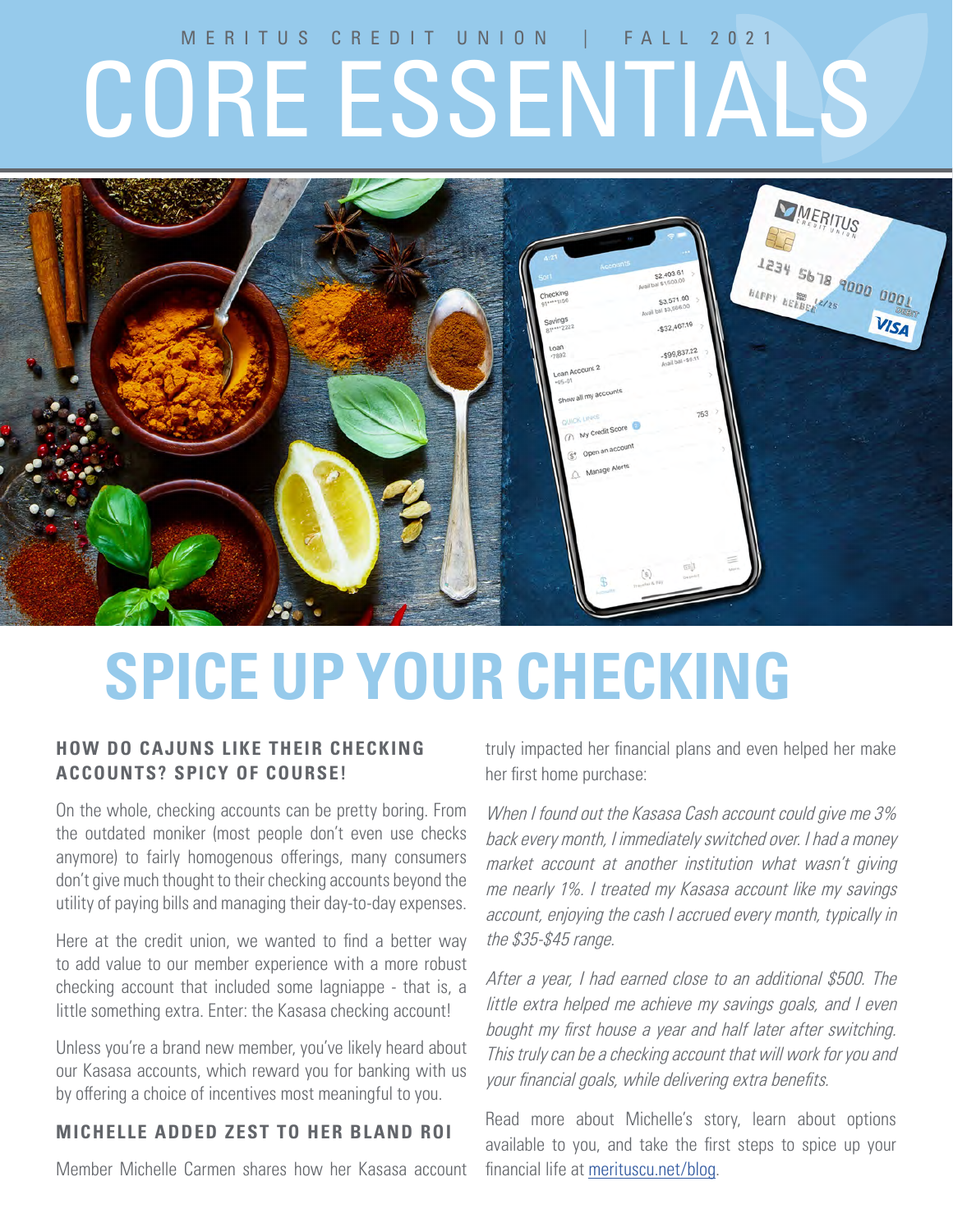# INTERNATIONAL CREDIT UNION DAY / MEMBER APPRECIATION

International Credit Union (ICU) Day® celebrates the spirit of the global credit union movement. The day is recognized to reflect upon the credit union movement's history, promote its achievements, recognize hard work and share member experiences. International Credit Union (ICU) Day® has been celebrated on the third Thursday of October since 1948.

On October 21, 2021, Meritus Credit Union will join our global credit union family to celebrate the 73rd anniversary of ICU Day. This year's theme is "Building financial health for a brighter tomorrow."



Credit unions bring financial

inclusion and a promising future to

people all over the world, and ICU Day is a chance for us to celebrate the ways our staff and organization have impacted the Acadiana region through outreach, volunteering, fundraising and financial education.

### **SHRED DAY DETAILS**

Prevent dumpster divers from getting their hands on your sensitive information by securely destroying papers containing confidential information. It only takes seconds to shred documents with your social security number, credit card information or old account statements, but it can take months or even years to clear your record once scammers set up fraudulent accounts in your name.

Join us for an opportunity to destroy your personal and sensitive paper documents. Shred-It will provide on-site document destruction at the Lafayette and Iberia branches, and there will be secure bins in the lobbies of our Acadia and Carencro branches. This event is a first come, first served basis and will run during the scheduled time or until the shredding truck reaches capacity.

Shredding is limited to three boxes/bags of paper documents per vehicle. Please do not include electronics, CDs, plastics or other non-paper items. Drive-thru service will be rescheduled in the event of inclement weather.

### **FALL SHRED DAY SCHEDULE**

| DATE:            | Thursday, October 21, 2021                  |
|------------------|---------------------------------------------|
| TIME:            | $1:00$ pm $- 4:00$ pm                       |
| <b>LOCATION:</b> | Lafayette Branch   515 Guilbeau Road        |
|                  | (Drive-Thru Service)                        |
|                  | <b>Acadia Branch   331 Odd Fellows Road</b> |
|                  | (Secure Bins in Lobby)                      |
|                  | <b>Carencro Branch   724 Veterans Drive</b> |
|                  | (Secure Bins in Lobby)                      |
|                  | <b>Iberia Branch   1101 Parkview Drive</b>  |
|                  | (Drive-Thru Service)                        |
|                  |                                             |

**For the health and safety of our staff and participants, please remain in your vehicle at drive-thru sites.**

# THERE'S STILL TIME TO APPLY FOR A TEACHER GRANT

At Meritus Credit Union we love teachers! We know that great teachers are always looking for ways to expand their instruction and engage their students—but it can be expensive. That's why we are excited to offer \$250 teacher classroom grants during Fall 2021 and Spring 2022.

Grants will be awarded to teaching staff in Acadia, Iberia, Lafayette, St. Martin and Vermilion Parishes and will assist teachers with classroom needs.

### **HOW TO APPLY**

Eligible teachers may apply by filling out the online form at merituscu.net/teacher-grants. Applicants are eligible to only receive one award per school calendar year.

Those interested in applying for our fall grants should submit their applications no later than Friday, October 15th, 2021. To apply for our spring grants, applications are due by Tuesday, March 15th, 2022.

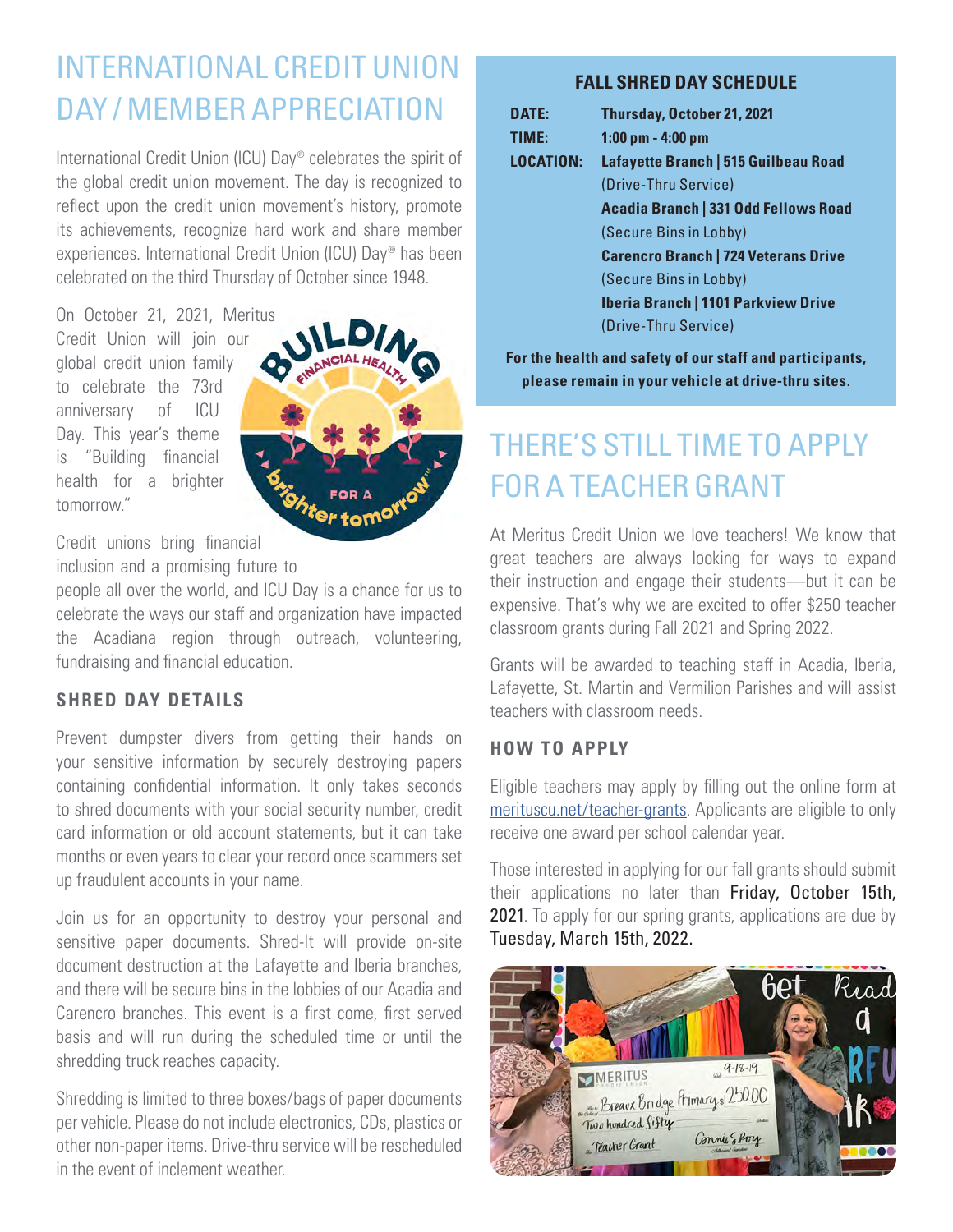### SKIP-A-PAYMENT

In the past, we have offered a holiday Skip-a-Payment opportunity to help specifically for Christmas shopping and expenses. This year we are also offering this service as a great way to get some extra cash for unplanned expenses or to beef up your emergency fund.

### **SOME THINGS TO REMEMBER:**

- » You may choose from the months of November, December or January to skip your payment.
- » For borrowers with more than one loan, you may skip a payment on each eligible loan.<sup>1</sup>
- » A small \$29 per loan fee must accompany request forms and your account must be in good standing to take advantage of this offer.

Call or visit a branch near you to complete your Skip-a-Payment request form today.



## VACATION GIVEAWAY WINNER

For many, this summer was the first time in more than a year that permitted safer travels and a much-needed break from the typical routine of life.

Rather than charging everything to high-interest credit cards, many found it easier and smarter to take out a small, low-interest loan to help pay for their travel expenses.

To sweeten the deal, we offered to pay off one lucky member's vacation loan. We are pleased to congratulate Ashley Veillon on her free vacation! We hope it was relaxing and just what she needed.

# **MINEWS & EVENTS**

### **DAISEY PICHELOUP**

Daisey hails from Berwick and loves her some LSU, home projects and tennis. She joins our staff as our newest Member Solutions Representative.

### **JEFFREY GARZOTTO**

Jeffrey graduated from UL Lafayette before he joined our IT team as the Help Desk Support Technician. He is a big fan of staycations and his pets (a dog and a cat).



### **OLATUNDE SOYOMBO**

Olatunde ("Tunde" for short) is a Lafayette native who enjoys playing the saxophone, kayaking, adventuring and writing in his spare time. Tunde joins the Meritus family as our Digital Marketing Specialist.



We couldn't be more excited for these talented individuals to join us in the Credit Union Movement. Please join us in welcoming them to Meritus!